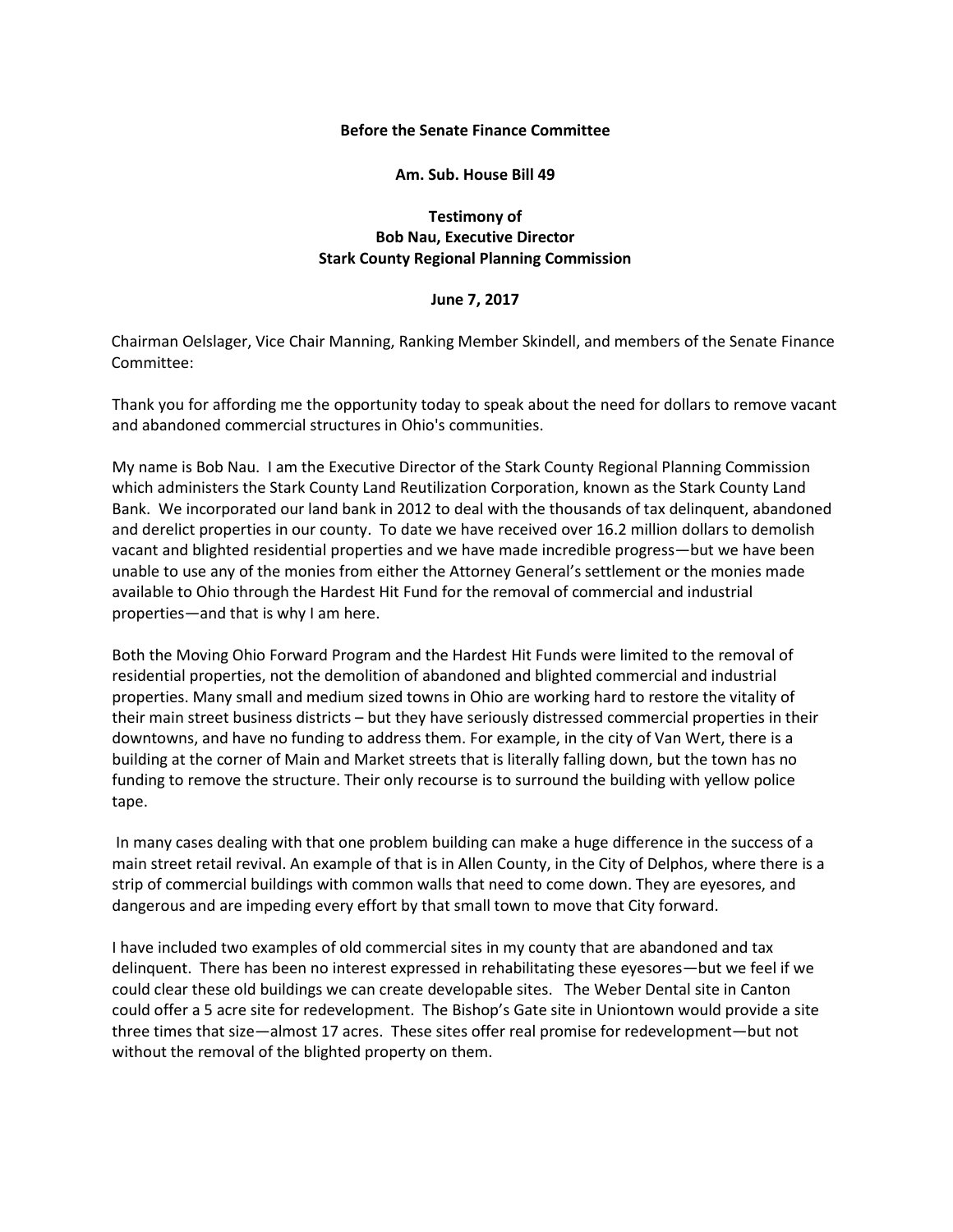| <b>Weber Dental</b> |                 |               |                     |                    |       |              |  |  |  |
|---------------------|-----------------|---------------|---------------------|--------------------|-------|--------------|--|--|--|
|                     |                 |               |                     | <b>Tax Mailing</b> |       | <b>Total</b> |  |  |  |
| <b>Parcel</b>       | <b>Land Use</b> | Owner         | <b>Site Address</b> | <b>Address</b>     | Bldg. | Acreage      |  |  |  |
|                     | $350 -$         | Canton City   | $2206 - 13^{th}$    | 218 Cleveland      |       |              |  |  |  |
| 235665              | Industrial      | Land          | Street NE,          | Avenue SW,         | 2.00  | 5.05         |  |  |  |
|                     | Warehouse       | Reutilization | Canton, Ohio        | Canton, Ohio       |       |              |  |  |  |
|                     |                 |               | 44705-1924          | 44702              |       |              |  |  |  |



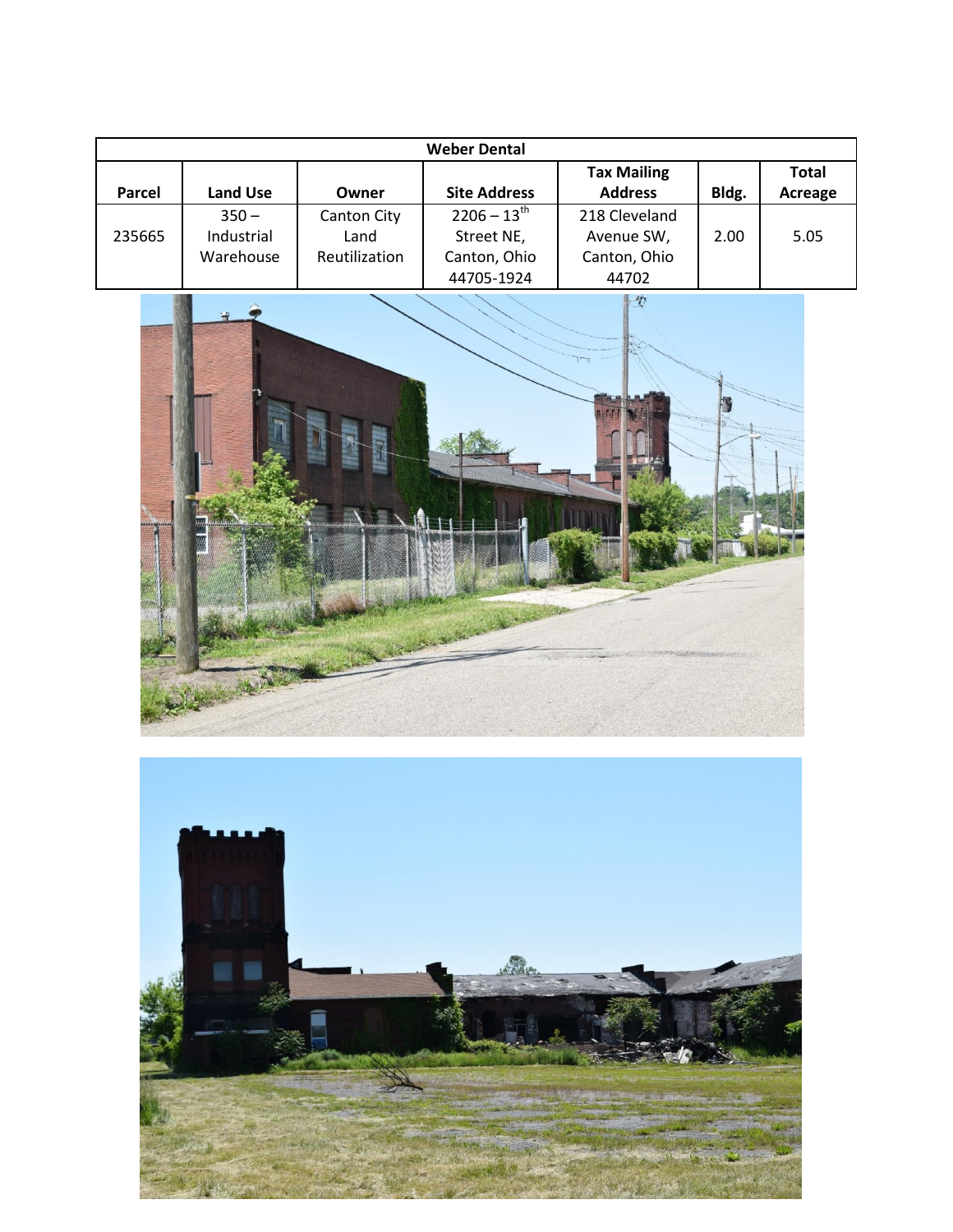| <b>Bishops Gate</b> |                          |                                                                           |                                                  |                                                     |                         |  |  |  |  |
|---------------------|--------------------------|---------------------------------------------------------------------------|--------------------------------------------------|-----------------------------------------------------|-------------------------|--|--|--|--|
| Parcel              | <b>Land Use</b><br>Owner |                                                                           | <b>Site Address</b>                              | <b>Tax Mailing</b><br><b>Address</b>                | <b>Total</b><br>Acreage |  |  |  |  |
| 2206217             | Commercial<br>Warehouse  | <b>Bishops Gate</b><br>Properties (former<br>Delbert Smith<br>Greenhouse) | 12777 Mogadore<br>Ave., Uniontown,<br>Ohio 44685 | 6545 Market<br>Ave., North<br>Canton, Ohio<br>44721 | 16.83                   |  |  |  |  |